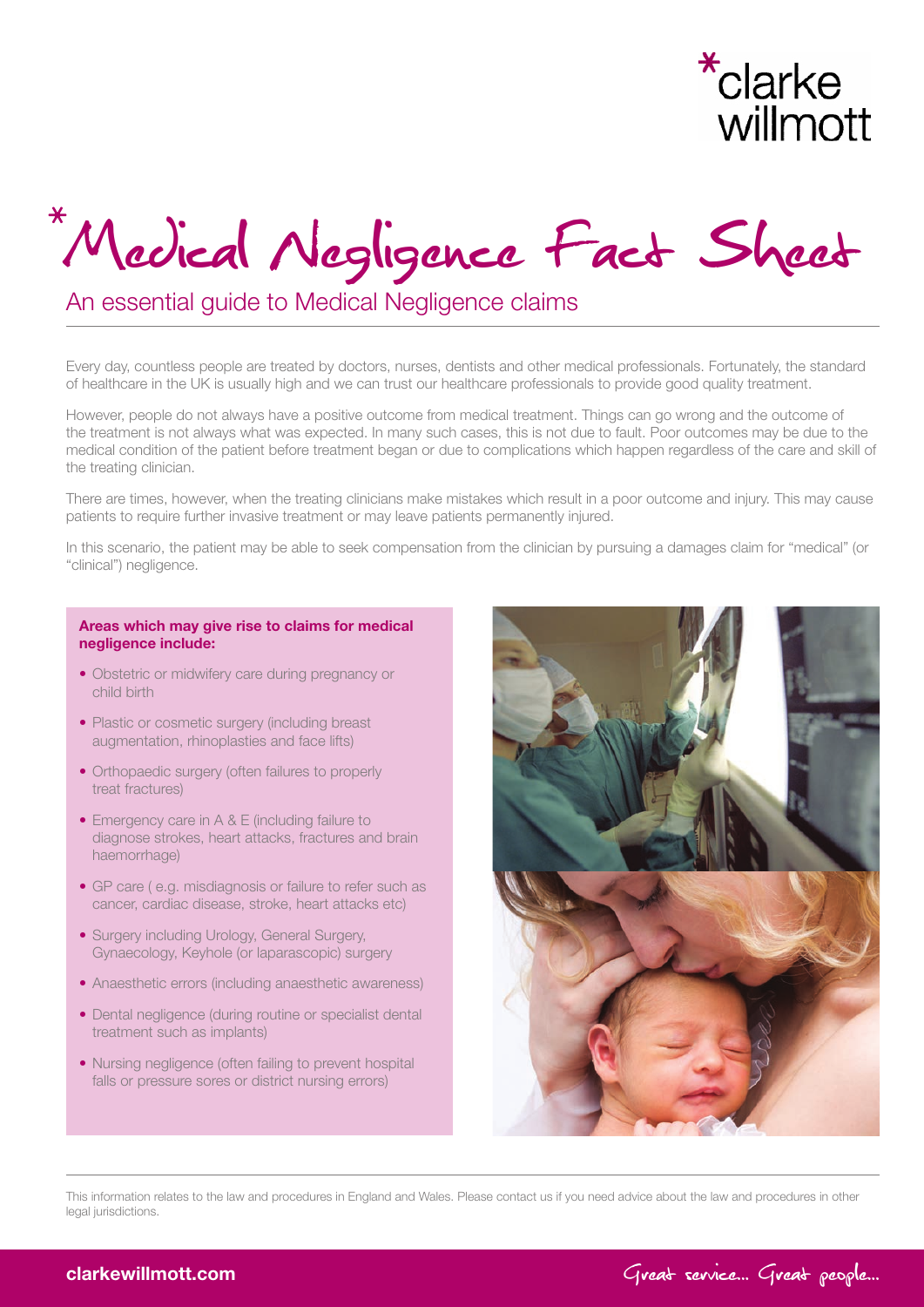# What is Medical Negligence?

Medical negligence is often referred to as clinical negligence since it covers not only core medical professionals (Doctors and Nurses) but also dentists, physiotherapists, psychologists etc. Negligence is when the treating clinician provides treatment which falls below a standard considered as reasonable for the clinician's experience and specialism. This may be by doing something which they should not have done or failing to do something which they should have done. Where a patient suffers injury as a result of this failure, they have a right to claim compensation for their injury from the clinician.

It is important to remember that not all mistakes are negligent and not all negative outcomes are due to negligence.

# What is a Medical Negligence Solicitor?

A medical negligence solicitor is someone who specialises in claims for damages brought against the medical profession. Such a solicitor will have received specialist training and will practice either exclusively or largely within this area.

Pursuing a medical negligence claim is not straightforward and is quite different to pursuing other types of personal injury claim. It is therefore important to find a solicitor who has expertise and experience of medical claims which encompasses both medical and legal knowledge. Ask your solicitor how much experience they have of medical negligence claims and whether this is the only sort of work which they do.

The Law Society and the patient charity group AvMA (Action against Medical Accidents) have specialist panels for the most experienced medical negligence solicitors. Membership of the AvMA and/or Law Society's Medical Negligence Panel is a good indicator that the solicitor or law firm that you have approached has the necessary experience and skills to handle your case. Only firms who have Law Society or AvMA panel membership can hold a legal aid franchise in medical negligence.

A medical negligence solicitor is someone who specialises in claims for damages brought against the medical profession. Such a solicitor will have received specialist training and will practice either exclusively or largely within this area.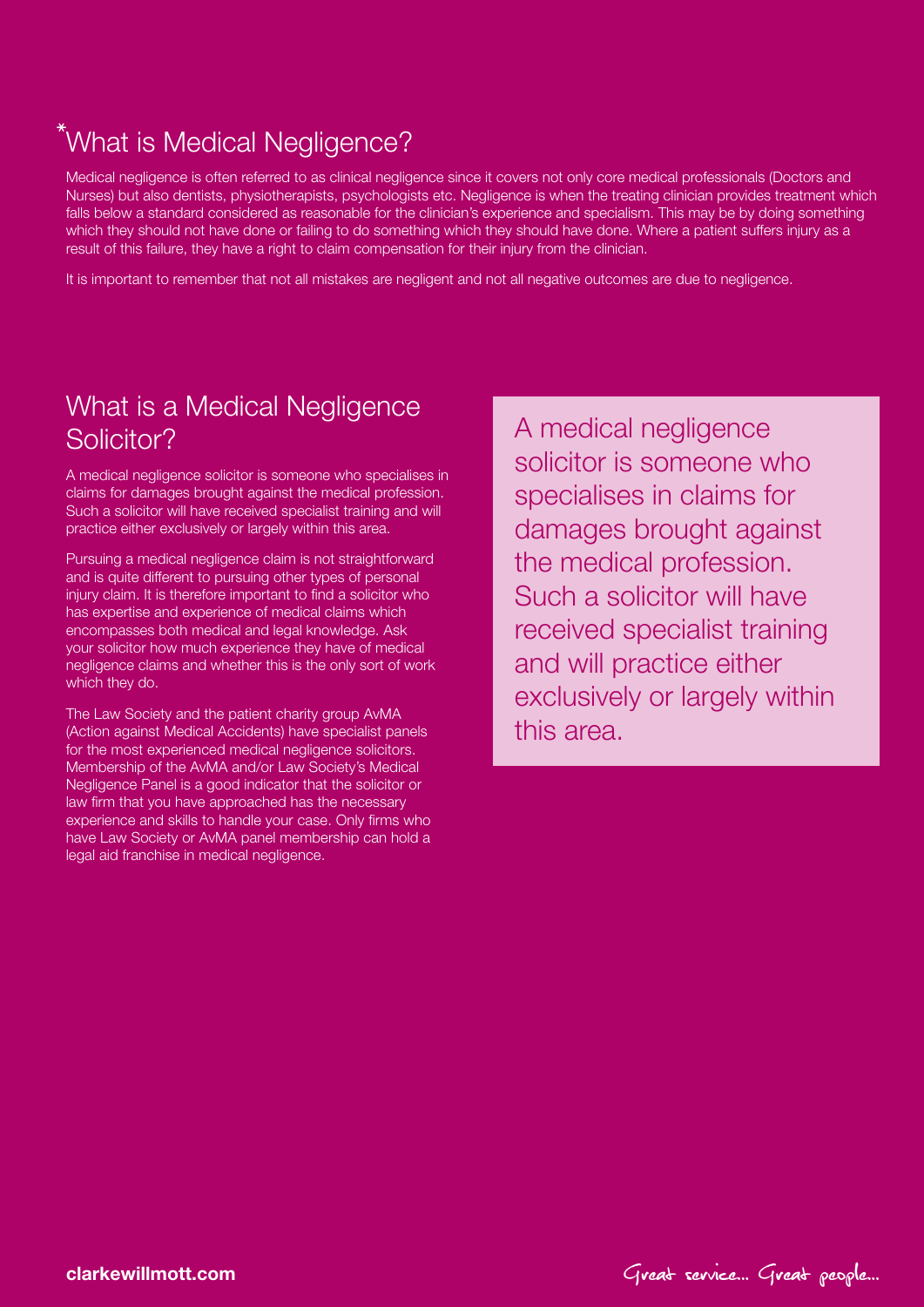# What is Compensation?

Compensation (often referred to as damages) is a sum of money to repay financial losses and physical or psychological pain and suffering.

There are 2 main categories of compensation: General Damages and Special Damages

#### 1. General Damages

This is compensation for the pain, suffering and loss of lifestyle which you have suffered as a result of your injury (your non-financial loss). Awards for pain and suffering in the UK are limited and there are guidelines available which give broad bands of financial compensation for particular injuries.

#### 2. Special Damages

This is compensation for financial loss which you have incurred in the past or will incur in the future as a result of your injury. It can include the cost of medical treatment and equipment, travel and parking, clothing, loss of earnings, paid care or care provided by family and friends, paid help (including cleaning, gardening etc), and accommodation costs (either the cost of adaptations or new accommodation).



Compensation (often referred to as damages) is a sum of money to repay financial losses and in recognition of physical or psychological pain and suffering.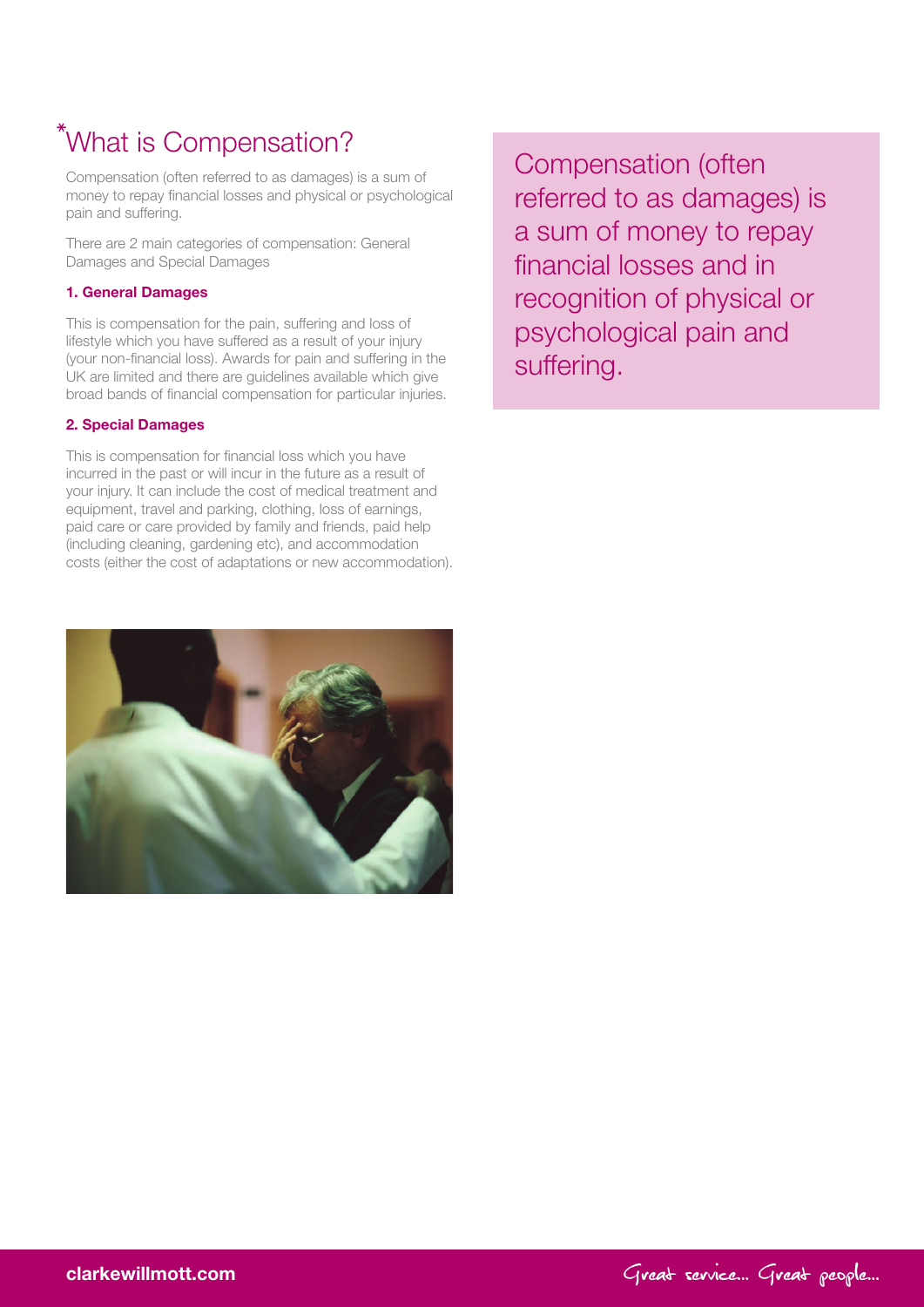

Breach of Duty and Causation

### What do I have to prove in order to establish a claim?

You must prove both of the following 2 things, on the balance of probability (that is a greater than 50% likelihood), in order to establish a medical negligence claim:

#### 1. Breach of Duty

You must prove that the treating clinician did something or failed to do something which no other reasonably competent practitioner would have done or failed to do. This is also referred to as liability.

#### 2. Causation

You must prove that the breach of duty on behalf of your treating clinician caused you to suffer an injury which you would not otherwise have suffered. In other words, you would not have suffered your injury if the clinician had provided the correct standard of care.

### How do I prove my claim?

The duty will be on you to prove your claim and you will require evidence to prove your claim. Since your claim is about medical treatment, the most important evidence will be evidence from medical experts in the form of expert reports.

Your solicitor will recommend obtaining expert reports from independent medical experts who have both a specialist knowledge of the area of medicine relevant to your treatment and injury and experience of the litigation process. It is most important that the correct medical expert is used, since their evidence will be absolutely crucial to the success or otherwise of your claim. Without supportive expert evidence, you will be unable to pursue your claim.

You must prove both breach of duty and causation in order to establish a claim.

### Who do I sue?

If the treatment which you received was provided in an NHS hospital, you will sue the NHS Trust responsible for that hospital rather than the individual clinician involved. If your treatment was provided by a GP or a Doctor at a private hospital then you will sue the individual GP or Doctor rather than the GP practice or private hospital. All GPs and private Doctors have insurance to cover claims against them. If your claim is against a dentist then you will sue the individual dentist rather than the dental surgery. There are exceptions to these general rules, however, and your solicitor will need to carefully consider who should be pursued.

If the treatment that you received was provided in an NHS hospital you will sue the NHS trust responsible for that hospital rather than the individual clinician involved.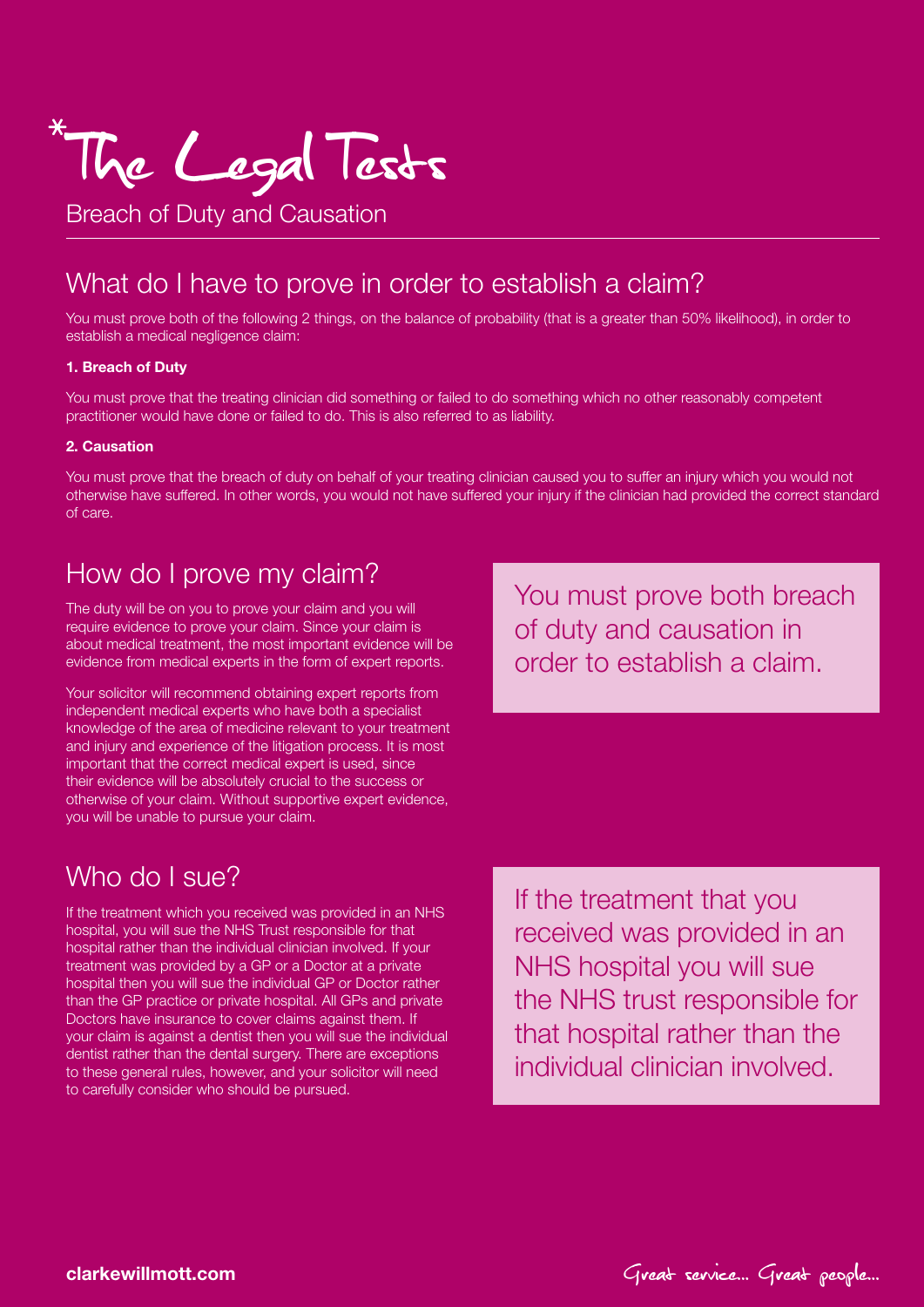# \*Preparing your case

### 1. Initial Investigations

Initial investigations are required before either you or your solicitor can be confident that your claim is likely to be successful. Depending upon the circumstances of your case, the first step may involve taking a witness statement from you and possibly from others who may have important information about the treatment you received. Your solicitor will also apply for copies of your medical records.

Once the records are received, your solicitor will begin to obtain expert evidence. The first report will deal with the issue of breach of duty. If the expert concludes that the treatment you received was substandard, then your solicitor will go on to obtain an expert report on the issue of causation. Sometimes it is possible for one expert to deal with breach of duty and causation but sometimes two or more reports are required, from different experts.

Initial investigations can take several months and even a year, depending upon how many reports are required. In some cases, such as a birth injury claim, the initial investigations can take even longer because of the specialist expert reports required.

Once these investigations have been carried out, your solicitor will be in a position to advise you with much more certainty whether your claim is likely to be successful.



required before either you or your solicitor can be confident that your claim is likely to be successful.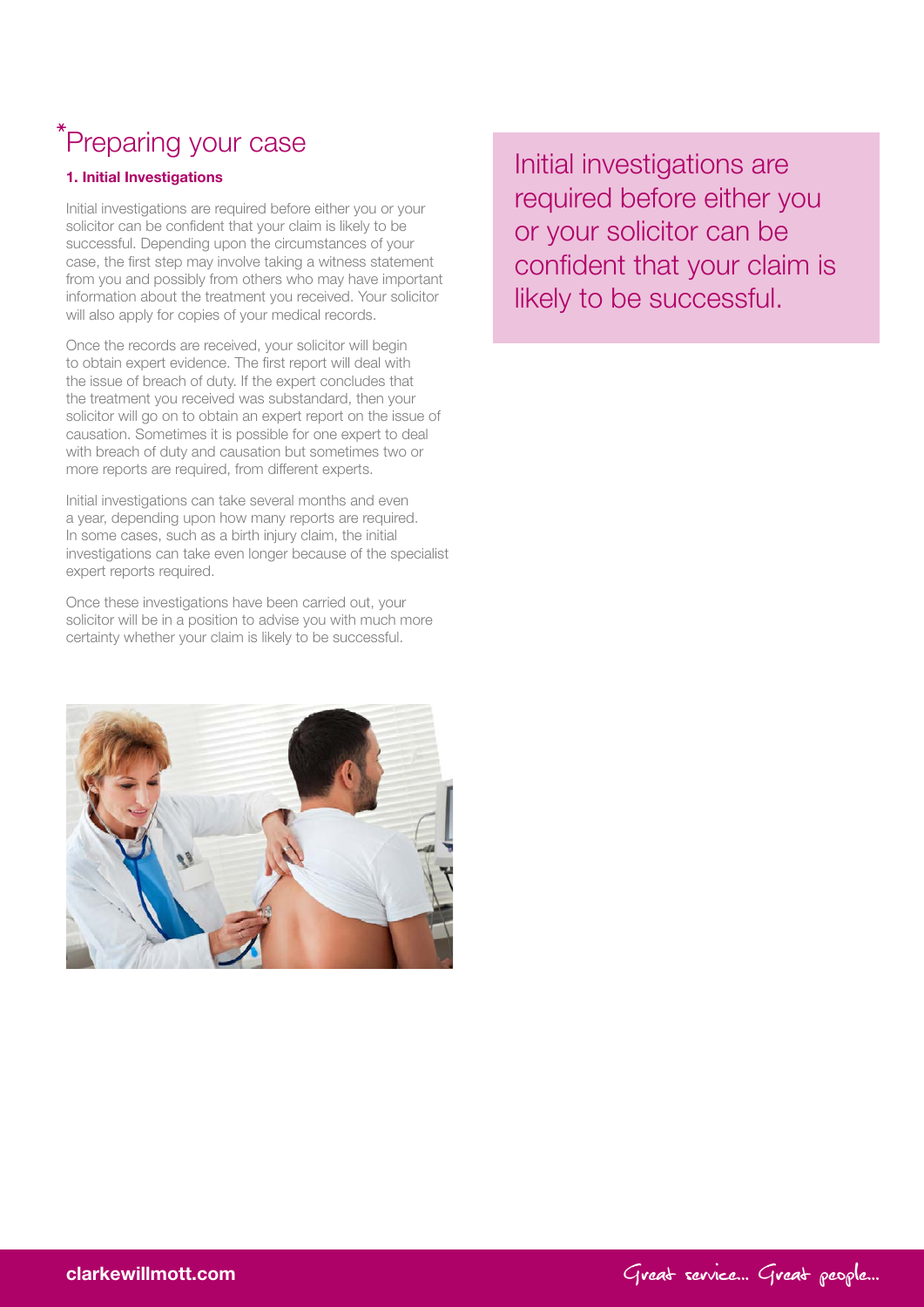# <sup>\*</sup>Preparing your case

### 2. Valuing your Claim

In order to value your claim, your solicitor will need to consider the nature and extent of your injury, whether your injury will be permanent or will improve and the impact of your injury on your lifestyle and ability to work and self-care. The value of your claim and the amount of compensation you can claim is often called "quantum".

As with proving your case on liability and causation, you must prove the financial losses which you have or will incur.

Expert evidence will be obtained dealing with the nature and extent of your injury and your future prognosis. These expert reports are called "condition and prognosis reports" and the expert will need to examine you in order to provide their report. Sometimes it may be necessary to obtain more than one report in order to deal with different aspects of your injury. On occasion, experts may not be able to give a final prognosis and may recommend further treatment first.

It may also be necessary for your solicitor to obtain "quantum" reports to assess the value of your financial losses. This can include reports on nursing care, occupational therapy, accommodation, physiotherapy etc.

Your solicitor will also need evidence from you to prove your financial losses including receipts for any items purchased, invoices for services paid for, wage slips or business accounts, tax returns etc.

Once your solicitor has obtained all of the evidence required to value your claim, a document called a Schedule of Loss will be drawn up which will set out all of the financial losses which you are able to claim. It can sometimes be a long time before the Schedule of Loss can be completed.



obtained dealing with the nature and extent of your injury and your future prognosis. These expert reports are called condition and prognosis reports.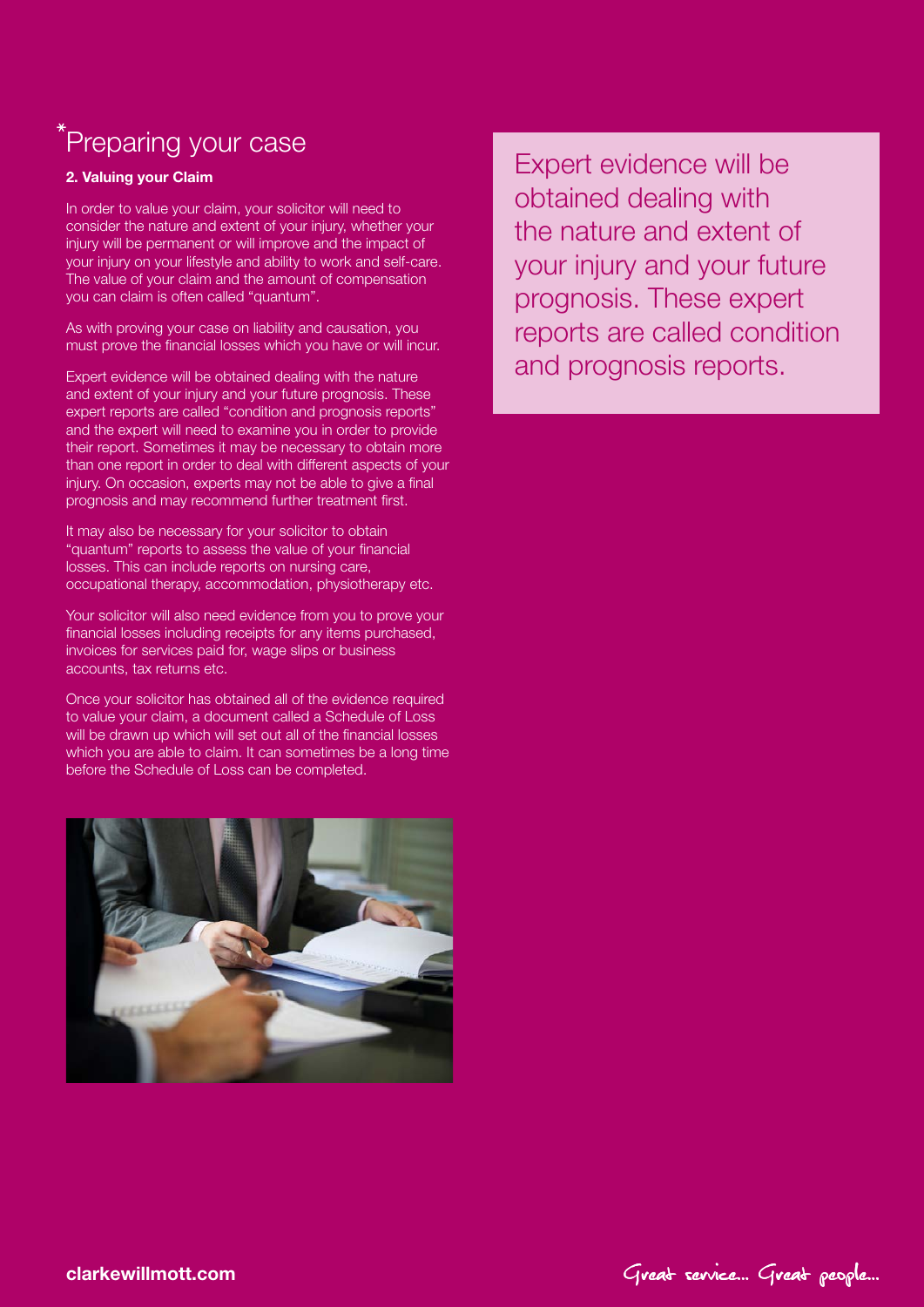# \*Preparing your case

### 3. Pursuing your Claim

Medical negligence claims are governed by a "Pre-action protocol" which sets out the steps which both the Claimant and the Defendant (the treating clinician) must take before proceedings are actually issued and pursued through the Court.

A Letter of Claim will be sent to the Defendant setting out the allegations of breach of duty and causation and giving as much detail as possible about your resulting injury and your losses. The Defendant has 4 months to provide a detailed response, indicating whether your claim is admitted either fully or in part or whether it is denied.

It may be possible to negotiate settlement of your case at this stage and without issuing Court proceedings.

If it is not possible to settle your case at this stage then it will be necessary to issue Court proceedings. Once this has taken place, the Court will provide a timetable for your case with all steps leading up to trial.



negotiate settlement of your case without issuing Court proceedings.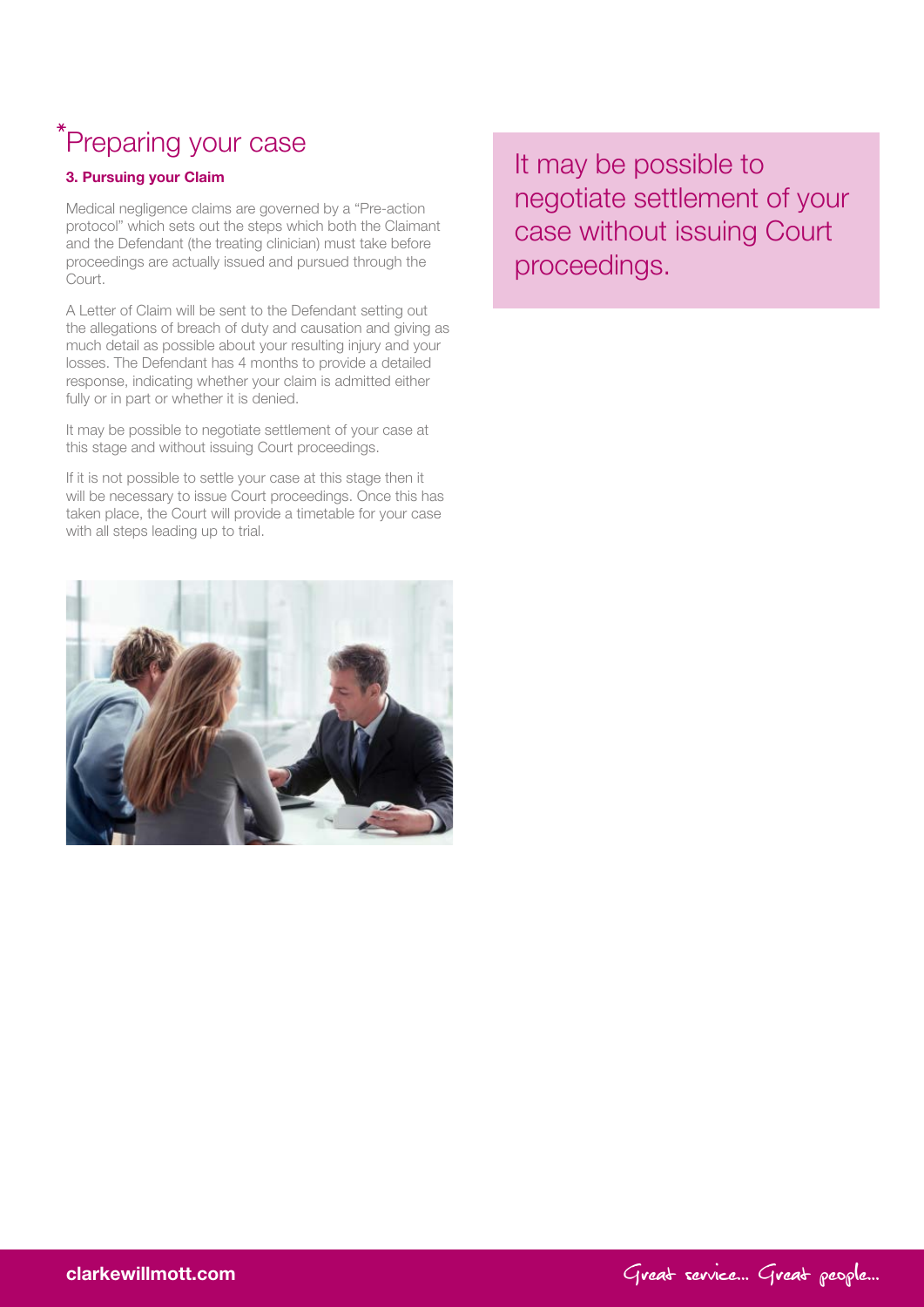# Will I have to go to Court?

Many people are put off from making a claim by the thought of having to go to Court. By going to Court, we mean attending a trial where a judge decides the outcome of the case. The vast majority of medical negligence cases are resolved without going to Court, even where Court proceedings have been commenced. The Court strongly encourages early settlement of cases and there are plenty of opportunities to negotiate settlement of your claim.

In the very unlikely scenario that your case goes to trial, your solicitor will assist you every step of the way and ensure you have the help and support you need.

### Is there a time limit for bringing a claim?

It is vitally important to seek legal advice as soon as possible after the medical treatment or as soon as you become aware that you have suffered an injury as a result of the medical treatment. This is because all medical negligence claims must be brought within 3 years of the negligent treatment. This means that Court proceedings must be commenced by issuing a claim form at Court within 3 years.

Where you are not aware that you have suffered an injury as a result of the treatment until later, the 3 years will run from the date that you became aware of your injury.

These time limits are provided by statute law and are rigidly applied by the Courts. It is very rare indeed for a Court to be persuaded to allow a claim to be brought after the 3 year period.

If a claim is brought on behalf of a child, they will have three years from the age of majority within which to start Court proceedings (i.e. until they are age 21).

## How will I fund my claim?

Before you embark on your claim, it is important to think about how you will pay for your legal costs and expenses (such as the cost of expert reports).

The cost of investigating and pursuing a medical negligence claim can be very high. However, there are lots of different options available to limit or entirely remove the cost from you.

You may have an existing insurance policy which covers the costs of investigating and pursuing a medical negligence claim or we may be able to act under a Conditional Fee Agreement ("no win, no fee agreement"). You might be financially eligible for legal aid (legal services commission funding) and we have a Legal Services Commission franchise ("legal aid"). We will discuss all of your funding options with you at the outset to make sure that you get the best form for funding available for your circumstances.

For more information on funding options please see the funding section on our website: https://www.clarkewillmott.com/service/medicalnegligence/29

In the very unlikely scenario that your case goes to trial, your solicitor will assist you every step of the way and ensure you have the help and support you need.

Before you embark on your claim, it is important to think about how you will pay for your legal costs.